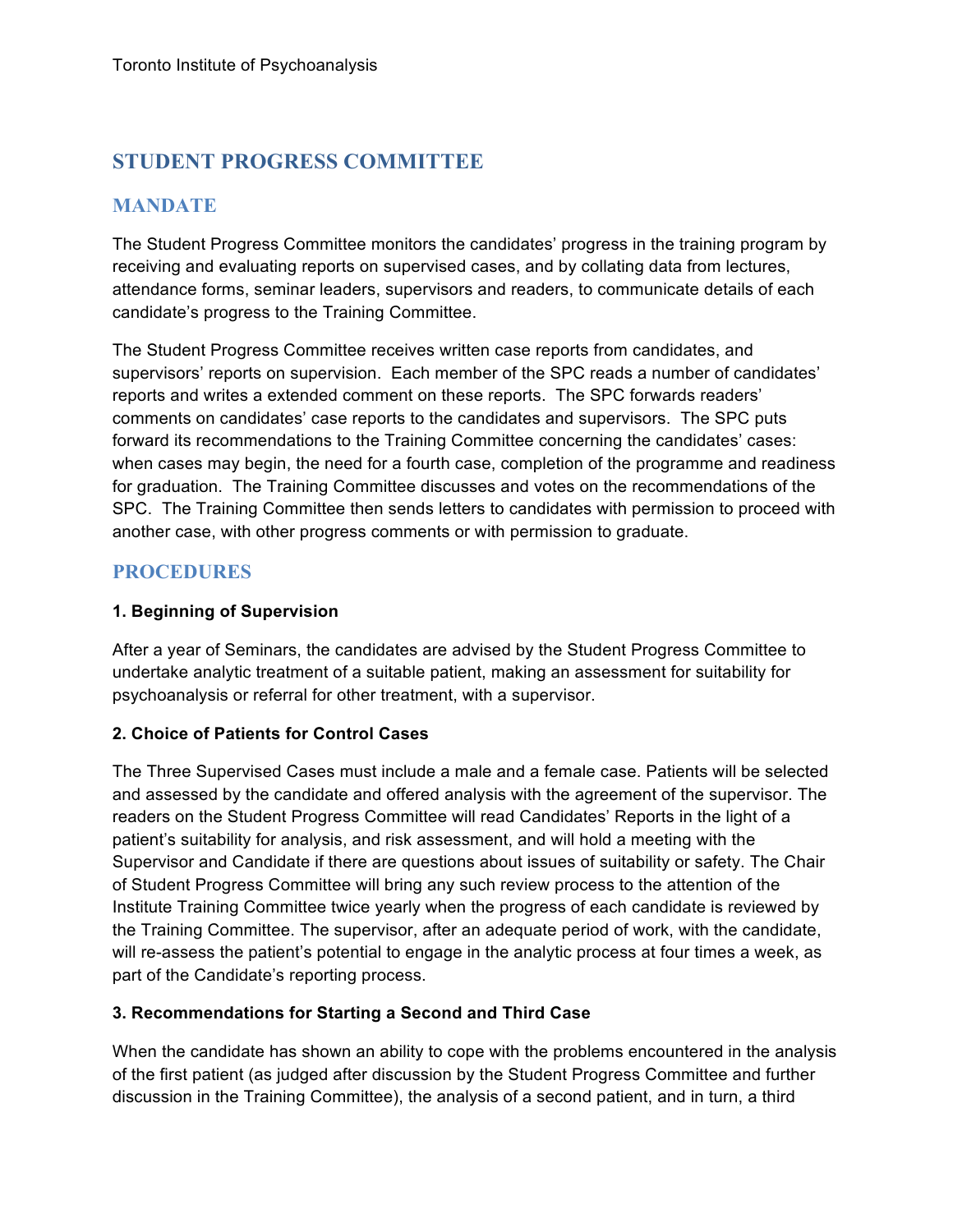patient will be permitted. Permission to start a new control case must meet with approval of all supervisors for a Candidate. The supervisors' recommendations are submitted to the Student Progress Committee, which makes a recommendation to the Training Committee, which votes to give final approval.

Generally, six months of satisfactory supervision with the first case is required before permission to commence a second case is considered. This timing would also apply to the starting of a third case. The Student Progress Committee Reader Reports and Supervisor's Reports are guided by transparent.

#### **4. Case Reports**

Candidates who have started cases with a Supervisor are required to report the beginning date to the TIP Administrator. They must then submit two case reports each year, on October 15 and April 15. The Required Components of each Report are Patient History, Mental Status, Diagnosis, Course of Psychoanalysis (with Verbatim data from sessions and indicators of change and no change in the patient and the analytic process) Transference, Countertransference, Formulation, Prognosis. These case reports are read by the members of the Student Progress Committee, and the comments of the reader are sent to the student and the case supervisor. When possible, the same reader in the Student Progress Committee follows the case from the beginning of the supervision to the point at which the candidate has satisfactorily completed the supervision. Candidates are encouraged to contact the readers for discussion of their comments.

Candidates are responsible for submitting reports on cases that terminate prematurely.

#### **5. Attendance and Missed Seminars**

The Chair of the Student Progress Committee will receive information from the Chair of the Curriculum Committee provided by the attendance records filled out by Seminar leaders. Upon acceptance into the program, candidates will be provided with the timetable of Courses, Seminars and Group Supervision/Technique Courses. An attendance of 80 percent is required in all Seminars. When candidates miss more than the allowable number of seminars, they are informed by the Chair of the Student Progress Committee that they must make special arrangements with two selected Training Analysts in order to make up the missed sessions by using any or a combination of the following procedures:

a. written report based on the readings, with questions set by the TA's.

b. an oral presentation on the readings in answer to questions set by the TA's.

The selected Training Analysts who guide the Candidate's in demonstrating mastery of the Course content will be asked to report to the Student Progress Committee on the satisfactory completion of work.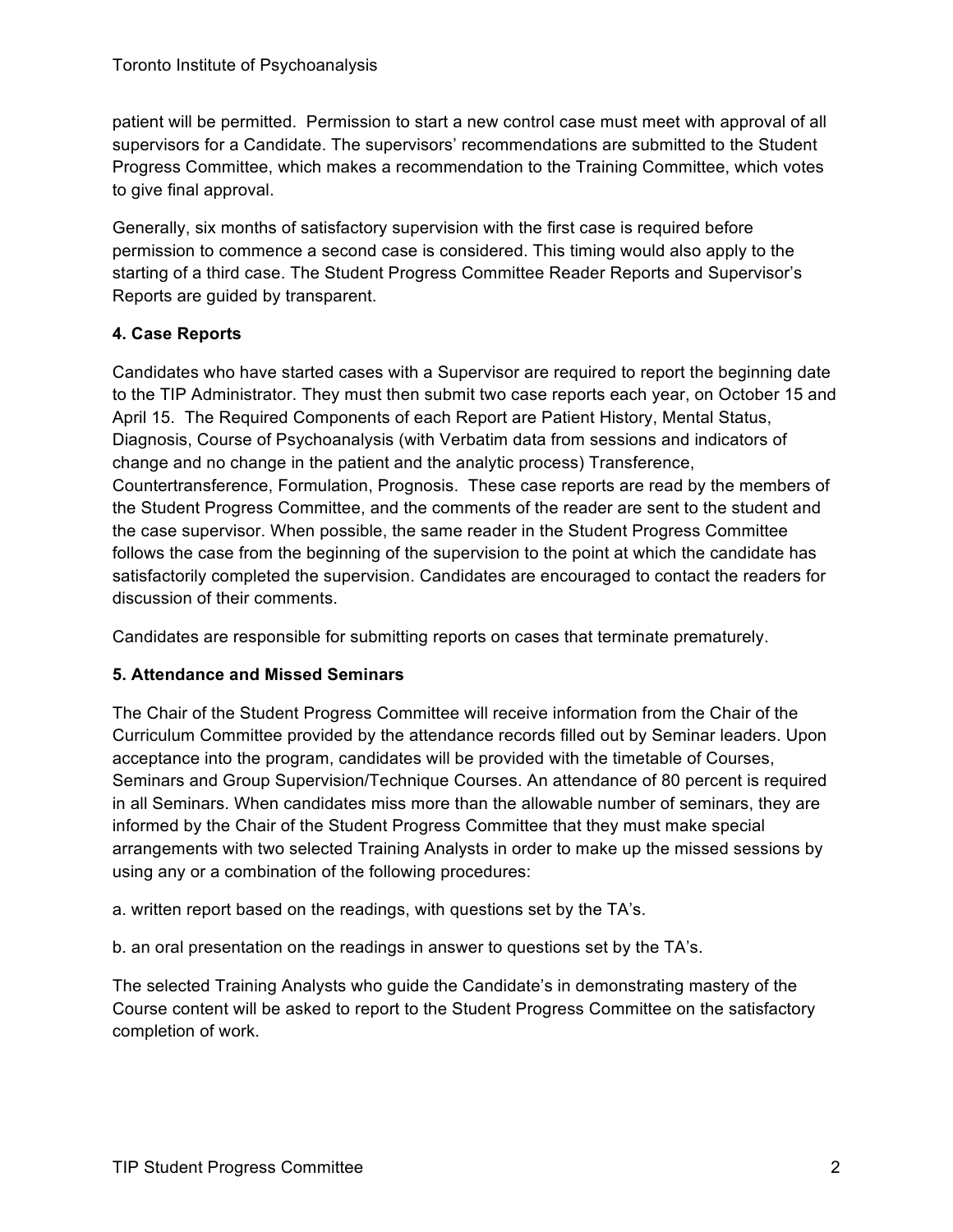#### **6. Evaluation of the Candidates' Progress**

Candidates are evaluated on their ability to understand and to integrate concepts and clinical theories in learning to establish the ethical and competent practice of psychoanalysis in the following ways:

a. Seminar Leaders' Evaluations focus on a candidate's participation in seminars, demonstrated professional and analytic attitude, and development of clinical skills. Assessment of a candidate's participation in seminars is based on observable understanding of key psychoanalytic concepts and ideas in Course Readings, and their application to clinical practice in meaningful contributions to seminar discussions. Seminar Leaders use a variety of seminar activities to evaluate a candidate's learning and understanding: group discussion, candidate-led presentation, critical reflective response, or presentation of clinical vignettes or verbatim from analytic sessions. Seminar Leaders fill out an Evaluation Report on each candidate's participation at the conclusion of each Course, and the reports are sent to the Chair of the Student Progress Committee.

b. The Training Committee sets an Examination on the knowledge and clinical application of core concepts and standards of practice, at the end of each term of the curriculum.

c. Training Analysts who are Seminar Leaders in the Group Supervision/Technique Courses #1- #7 make reports on each candidate's contributions to the discussion of each case: its assessment, formulation, and clinical strategy. Candidates are assessed on their developing understanding of core clinical concepts, current clinical theory and research, as applicable to the presented cases.

d. Assessment of a candidate's developing conceptual and clinical competencies is made in the Supervisory sessions, weekly, and reported every six months in the Supervisors' reports sent to the Student Progress Committee and to the Training Committee to be read at the TIP Biannual Meetings dedicated to full discussion of each candidate. In the Supervisor's reports, Student Progress Committee Reports and in the Training Committee's discussions, specific references are made to the TIP Competencies to describe a candidate's areas of strength and areas in need of improvement, in a transparent process of regular feedback. The Supervisors' knowledge of a candidate's work as reported to the candidate and to the Training Committee over the several years of supervised cases, as well as the Student Progress Committee Reader's reports comprise the heart of the in-depth evaluation of each candidate's progress and ultimately, of their readiness or not for graduation.

e. The TIP is a non-reporting institute. A candidate's personal analyst (their training analyst) does not report on anything about their analysis nor about them in any way (for instance, not about their performance in a seminar the training analyst has taught) to the training committee or other TIP committees. They absent themselves from any discussion of their analysands who are students of the TIP, and from any votes related to evaluations and progression, as they do during any discussions regarding admissions of applicants to the TIP who are their analysands.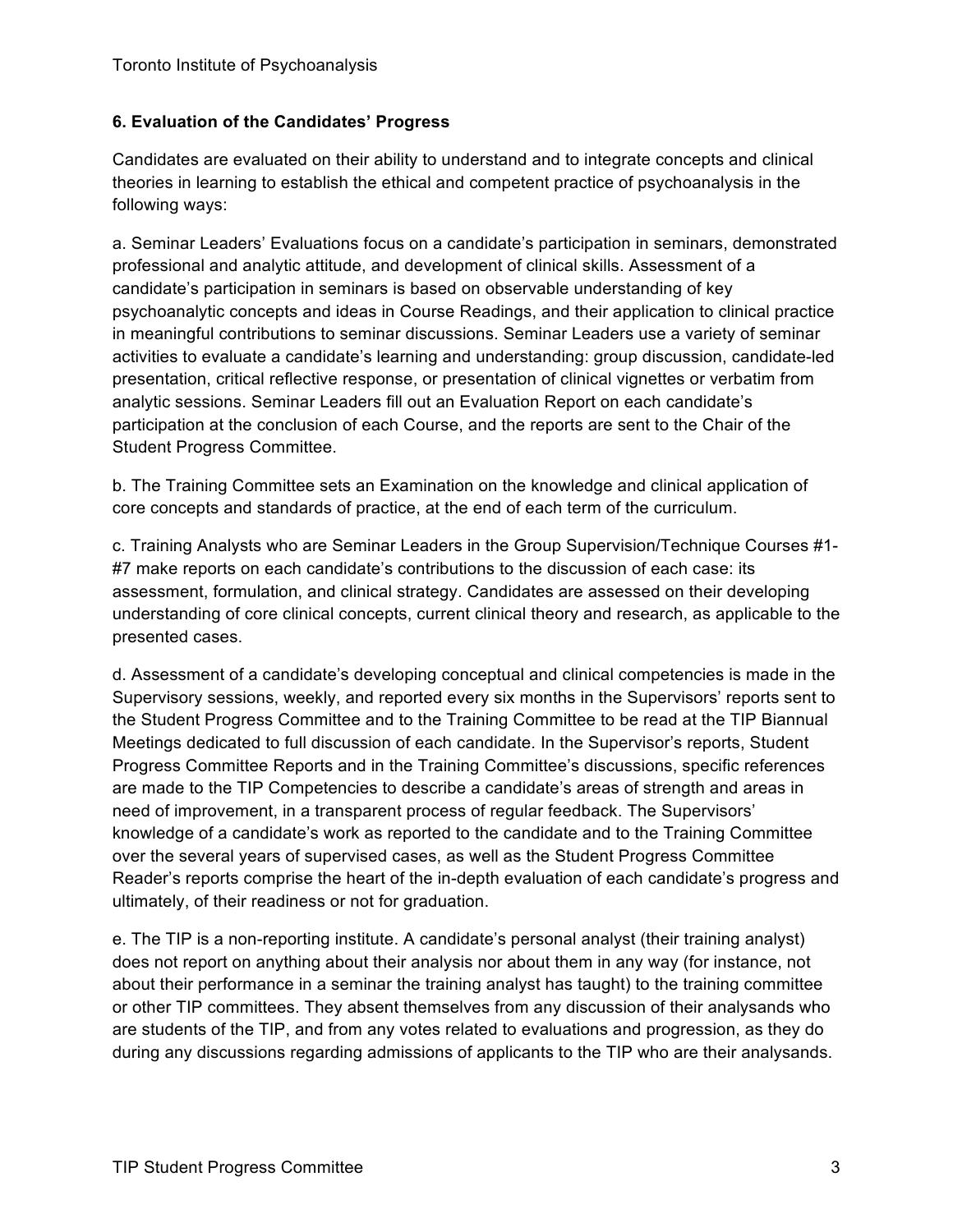f. If a student has a complaint about any aspect of their education, including progression and graduation, they can access the TIP Academic Ombudsperson. The Ombudsperson is a member of the TIP, appointed by the training committee for a 4 year term, and is mandated to be independent of it in assessing student complaints. The ombudsperson will judge the complaint, talk to both sides, and come up with a decision. (There will be an alternate Ombudsperson appointed who will hear the complaint if there is a conflict of interest for the main Ombudsperson, or if the main Ombudsperson is the treating psychoanalyst of the complainant(s).) The Ombudsperson's decision can be appealed by either side, in which case the TIP Director will strike a 3-member panel of analysts, 2 from the TIP, one non-TIP member from the Toronto Psychoanalytic Society, to hear the appeal and hand down a binding decision. None of the members of the panel will be connected with the substance of the complaint, nor will they be the personal analyst or supervisor of anyone connected with the complaint.

# **7. Feedback to Candidates Concerning Their Training**

A letter is sent to each Candidate informing them of the decisions made by the Training Committee following the biannual Student Progression Meetings about the next steps in their progression. Candidates whose work shows that they are experiencing difficulties are asked to arrange a meeting with the Chair of the Student Progress Committee and another Training Analyst.

# **8. Supervision Requirements for Graduation**

The Student Progress Committee reviews the hours of Supervised cases, reported in the Supervisor's Reports submitted to the SPC twice yearly and recommends progression to the next case when required supervised hours are attained and sufficient progress in required competencies is demonstrated, based on the Supervisor's reports, the readers' reports, which in turn are based on the transparent TIP Competencies criteria:

a. to complete two supervisions of two years in length, meeting once weekly for at least forty weeks in the year, of a candidate's psychoanalytic Cases A and B conducted at four times a week.

b. to complete a third supervision of at least one year in length, meeting every other week for at least forty weeks, of a candidate's psychoanalytic Case C, conducted at four times a week.

c. to participate adequately in the Group Supervision/Technique Courses #1-#7.

The Student Progress Committee may recommend and/or the Training Committee vote that a fourth case be undertaken by the Candidate or may require an extended supervision on a case, based on a review of competencies and an assessment that further competencies in theoretical and/or clinical work are needed before graduation.

When a Candidate is put forward for graduation to the CIP by the TIP, the Candidate's name and data on the candidate's supervised cases, must be submitted to the CIP by February 1 each year. The Candidates' readiness for graduation is reviewed at the TIP December meeting each year.